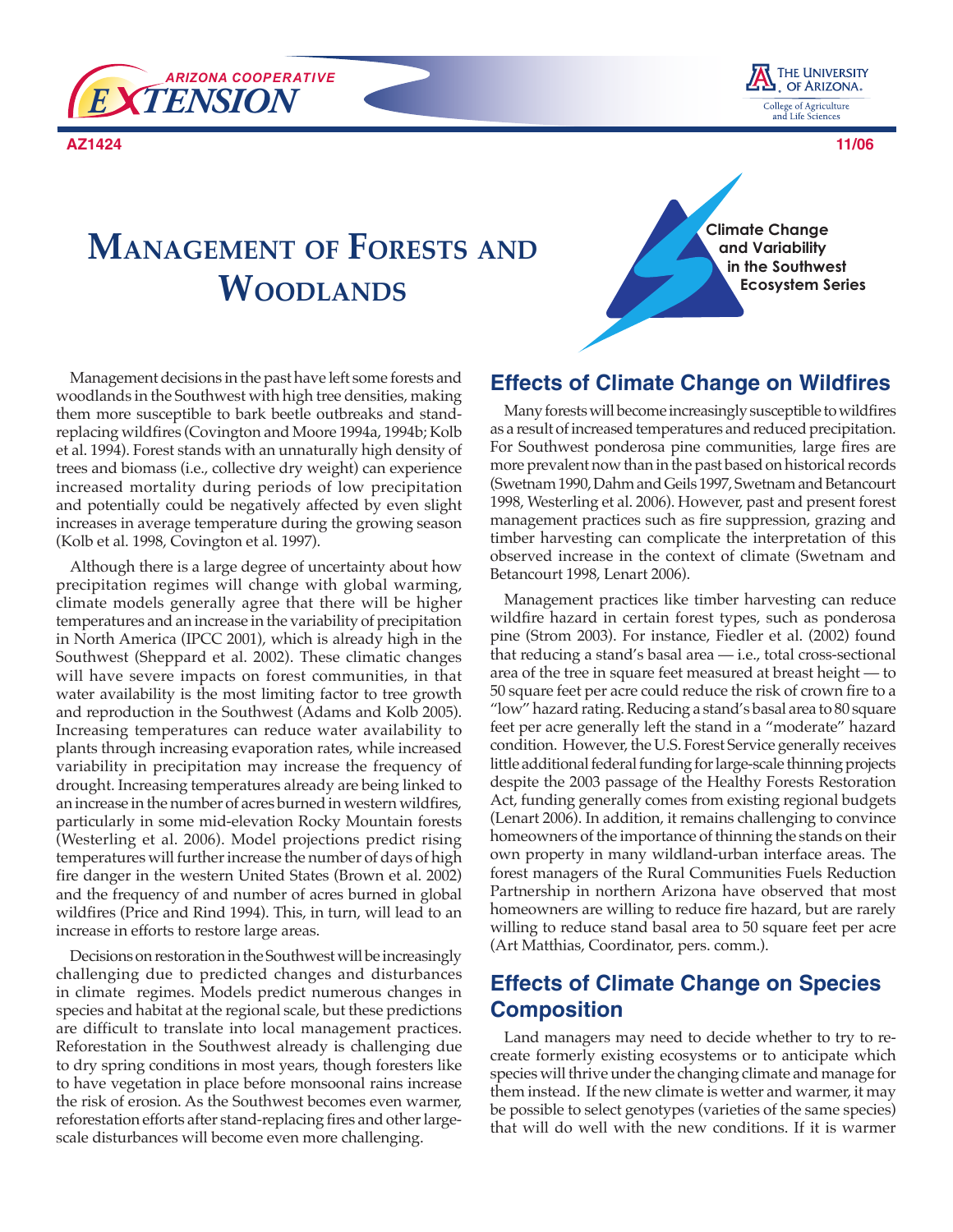without increased precipitation, then it may be that different plant communities will replace some ecotones. Woodlands may replace forests, or grasses and shrubs may replace forests and woodlands.

Changes in fire and climate patterns will affect plant species in several ways. Plant species have different tolerances to drought; temperature, including extremes; frost occurrence and duration; snow cover (or lack of it); soil moisture; and fire exposure and intensity. Many of these factors will directly influence plant growth, seed and fruit production, and seedling recruitment and survival. As a result, changes in these factors with global warming will alter the composition of plant communities across the Southwest.

Global warming in the Southwest, with its profound elevational gradients, will likely drive elevational shifts in tree species distribution and could lead to the loss altogether of species at the higher elevations. When a species dies out at a higher elevation that has become too warm and/or dry for its competitive survival, it will leave habitat for bordering species to move upward in elevation and occupy a site that prior to warming was too cold for survival. For instance, piñon pine (*Pinus edulis*) may move upward in elevation to occupy sites now supporting ponderosa pine (*P. ponderosa*) when drought and high temperatures take their toll. These species intermingle at the upper elevation range of piñon and the lower elevation range of ponderosa.

## **Effects of Climate Change on Insect Outbreaks**

Insects can have undesirable effects on forests and woodlands during outbreaks when their population abundance and densities are high. Global warming will likely change the frequency patterns of disturbance from insects by lengthening the frost-free season, impacting insect development and survival rates, reducing tree defenses via drought, and changing the abundance of natural enemies, competitors and microbes associated with insects (Ayers and Lombardero 2000). Higher elevation forests on Arizona's Mount Graham and other peaks in the Pinaleño Mountains were facing outbreaks in 2003 from a variety of insect pests, including newly arriving species such as the spruce aphid (personal communication, U.S. Forest Service entomologist Ann Lynch, as described in Lenart 2004).

There is evidence that temperature increases contributed to increased tree mortality in the Southwest in 2002-2003 from drought and herbivores like bark beetles (Breshears et al. 2005). The 1950s drought and subsequent beetle invasions caused ecotone shifts in the piñon-juniper woodland and ponderosa pine forest (Allen and Breshears 1998). Similarly, extreme drought between 2002 and 2004 resulted in ecotone shifts in habitat types from bark beetle outbreaks through much of the Southwest. For example, extremely dry conditions occurred during the winter of 2002 after three years of below-normal annual precipitation rates (Western Regional Climate Center 2005). This resulted in an abundance of beetle-susceptible trees and massive mortality in many piñon stands in Arizona and, to a lesser degree, ponderosa stands (USDA-FS 2004). It remains to be seen if piñon will move upslope where large areas of ponderosa died. Meanwhile, the widespread death of piñon has converted some piñon-juniper stands into juniper stands (Shaw et al. 2005), at least for the short term.

### **How will climate change affect land management?**

Global warming will pose additional challenges for forest management. In addition to the challenges of dealing with increased pest outbreaks and changing wildfire patterns, climate change will influence decisions dealing with land productivity and grazing capacity; preservation of watersheds; maintenance of native flora and fauna; prevention and control of invasive species; and forest stand timber yield, stocking and density.

Many land management plans that are currently in place may not be appropriate in the near future. For instance, forest plans will have to be readjusted to prepare for unpredictable future land conditions. Managers will need to be flexible with regard to planning. A site that is currently productive may become more susceptible to fire, erosion or drying with increased warming.

Management responses to these challenges are complicated by restrictions set by local, regional, and national guidelines. National standards set by the National Fire Plan, the National Environmental Policy Act (NEPA), and the Endangered Species Act (ESA), for example, may restrict the ability of land managers to address shifting environmental conditions at the local scale in response to climate change. Furthermore, the general public and non-governmental organizational (NGOs) interest groups constrain ecosystem managers with concerns about fire risk, smoke, aesthetics of thinning, forest health and other forest-related issues.

Ponderosa pine forest stands of high density will likely face increased mortality from drought, insects, and catastrophic wildfires. Guidelines for thinning stands may not be adequate based on predicted climatic changes and management plans for particular sites. Managers may consider thinning to lower densities on all sites where available moisture goes down. For instance, thinning stands to basal area values of 50 square feet per acre or less, levels found in some ponderosa pine forests before the influx of European settlers, would improve stand resiliency to drought while decreasing the risk of crown fire. As temperature and evaporation rates increase, forests maintained in a less dense conditions will likely be more resistant to both insects and fire than those with higher density conditions.

Along with thinning, managers may consider establishing, within existing or rehabilitated stands, smaller populations of species deemed likely to thrive within the future climate. Sites that may be more resilient to change, such as those with deeper, moisture-holding soils, may serve as long-term refuges for local species from which populations could expand if surrounding conditions became favorable again. The species composition of some less resilient sites (i.e., those on the edges of ecotones or otherwise more susceptible to climate change) may well change regardless of management efforts.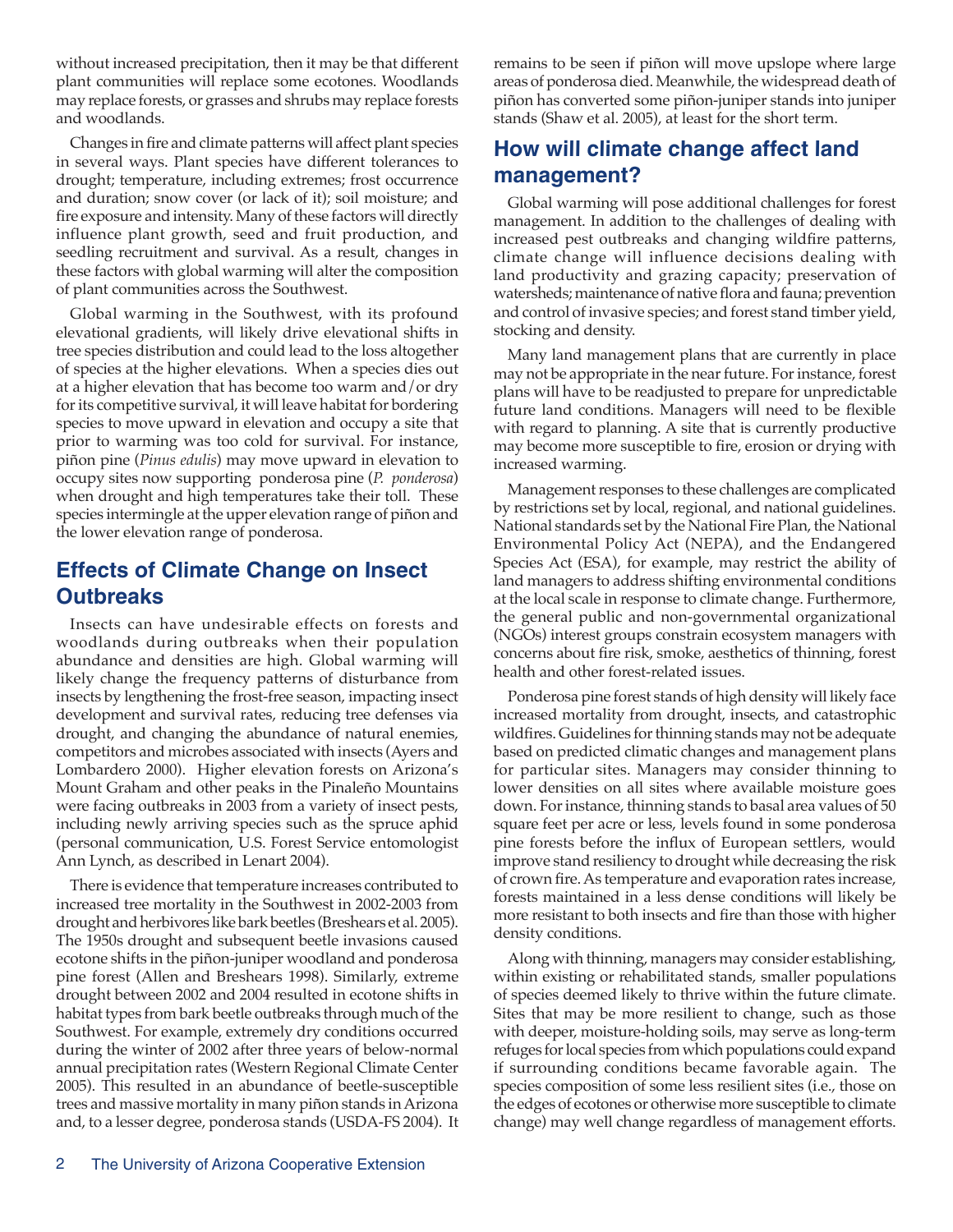Maintaining a diversity of landscapes and natural communities is a good strategy to prepare for changing environmental conditions (Allen et al. 2002). A diverse landscape will allow for species to shift, establish, and acclimate to potentially suitable sites as environments change.

#### **What additional research is needed?**

There are many areas in which we lack adequate information in order to make management decisions. Some of these topics include:

Plant selection and productivity: What tree species or mosaic of species will best grow on particular sites? What are our options? More baseline data specific to the Southwest is needed on genotypes, varieties, species or mixes of species that will thrive under particular climate conditions within the margins of interspecific competition.

Wood market and products: Improved methods to develop markets for future wood products, particularly for smalldiameter wood and other non-traditional products.

Thinning guidelines: How will stands under different thinning regimes respond to climate variability and change, as well as other factors such as invasives and wildfire? What other options are there to reduce drought impacts and decrease the probability of wildfires?

Spatial scale: Improved assessments and efforts to link local information to landscape scales. For instance, how do managers incorporate ideas tested on 10 or 100 acres to 1,000 or 10,000 acres?

Models of future environmental conditions: What will local site conditions be like in five, 10, or 15 years? Will wildfires be more frequent, greater in magnitude, and more intense within particular sites or regions? A better understanding of the rate of warming and environmental trends could help guide management.

#### **Further information on this topic can be found at the following sources:**

Ecological Restoration Institute's series of Working Papers in Southwest Pine Forest Restoration. Northern Arizona University, Flagstaff, AZ.

Friederici, P., editor. 2003. Ecological restoration of southwestern Ponderosa pine forests. Island Press, Washington DC. 561 pp. (ISBN 1-55963-652-1)

Greenpower Institute paper describes the value of using trees for biomass energy production. http://www. thegreenpowergroup.org/

Northern Arizona University, School of Forestry, Flagstaff, AZ.

Laboratory of Tree-Ring Research, University of Arizona, Tucson, AZ.

Society of American Foresters, Journal of Forestry.

U.S. Forest Service Rocky Mountain Research Site has a variety of publications available, many of them as downloadable pdf files. http://www.fs.fed.us/rm/publications/index.shtml

U.S. Forest Service, local offices and the regional office in Albuquerque, NM.

White Mountain Apache Tribe website map showing how thinning treatments affected the spread of the Rodeo-Chediski fire: http://www.wmat.nsn.us/lgprogmap. html

## **Bibliography**

- Adams, H.D. and T.E. Kolb. 2005. Tree growth response to drought and temperature along an elevation gradient in a mountain landscape. Journal of Biogeography 32:1629- 1640.
- Allen, C.D. and D.D. Breshears. 1998. Drought-induced shift of a forest-woodland ecotone: Rapid landscape response to climate variation. Proceedings of the National Academy of Sciences USA 95:14839-14842.
- Allen, C.D., M. Savage, D.A. Falk, K.F. Suckling, T.W. Swetnam, T. Schulke, P.B. Stacey, P. Morgan, M. Hoffman, and J.T. Klingel. 2002. Ecological restoration of southwestern ponderosa pine ecosystems: A broad perspective. Ecological Applications 12(5):1418-1433.
- Ayers, M.P. and M.J. Lombardero. 2000. Assessing the consequences of global change for forest disturbance from herbivores and pathogens. Science of the Total Environment 262:263-286.
- Breshears, D.D., N.S. Cobb, P.M. Rich, K.P. Price, C.D. Allen, R.G. Balice, W.H. Romme, J.H. Kastens, M.L. Floyd, J. Belnap, J.J. Anderson, O.B. Myers, and C.W. Myer. 2005. Regional vegetation die-off in response to global-changetype drought. Proceedings of the National Academy of Sciences 102:15144-15148.
- Brown, T.J., B.L. Hall, and A.L. Westerling. 2003. The impact of twenty-first century climate change on wildland fire danger in the western United States: an applications perspective. Climatic Change 62: 365-388.
- Covington, W.W. and M.M. Moore. 1994a. Southwest ponderosa forest structure and resource conditions: changes since Anglo-American settlement. Journal of Forestry 92:39-47.
- Covington, W.W. and M.M. Moore. 1994b. Post-settlement changes in natural fire regimes and forest structure: ecological restoration of old-growth ponderosa pine forest. Journal of Sustainable Forestry 2:153-181.
- Covington, W.W., P.Z. Fule, M.M. Moore, S.C. Hart, T.E. Kolb, J.N. Mast, S.S. Sackett, and W.R. Wagner. 1997. Restoring ecosystem health in ponderosa pine forests of the southwest. Journal of Forestry 95(4):23-29.
- Dahm, C.W. and B.W. Geils. 1997. An assessment of ecosystem health in the Southwest. U.S. Forest Service General Technical Report RM-GTRH-295.
- Fiedler, C.E., C.E. Keegan III, S.H. Robertson, T.A. Morgan, C.W. Woodall, and J.T. Chmelik. 2002. A strategic assessment of fire hazard in New Mexico, final report